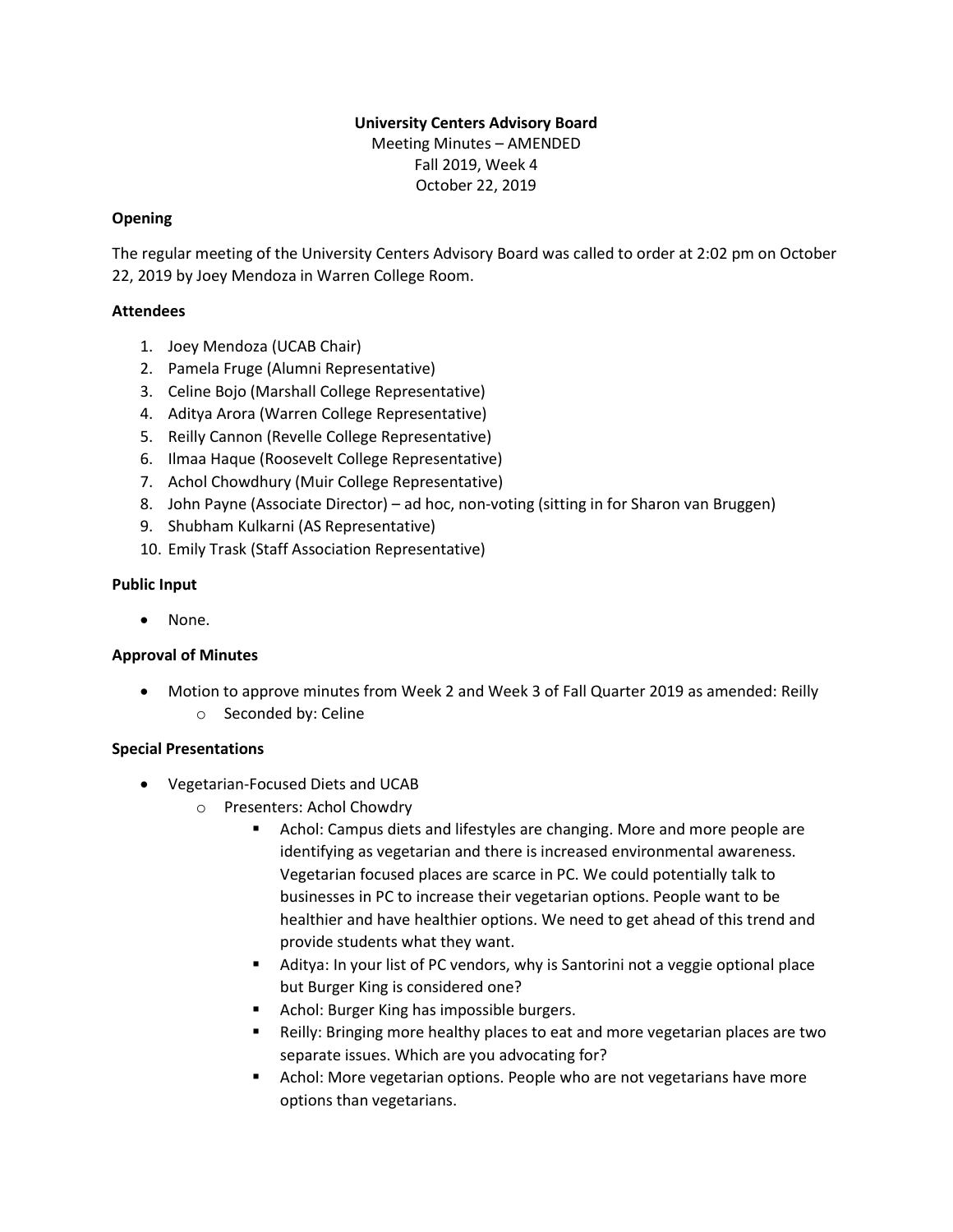- Reilly: There are fewer vegetarian options, but do you have statistics or numbers on the actual number of students that are vegetarians?
- Achol: I can get back to you with more information.
- Shubham: You mentioned vegetarian focused and veggie optional concepts. What is the difference between the two?
- Achol: Indian food is vegetarian focused. It's not hard to be vegetarian as you do not have to exclude or swap certain ingredients. An example of veggie optional is that you want a burger and you must switch out the meat for a plant burger.
- Aditya: Your goal would be to bring more vegetarian focused places?
- Achol: Yes.

### **Chair Report**

- Joey
	- o Open Positions, Election Committee
		- Vice Chair application window has closed. More members on the election committee are still needed. Extended deadline for at-large positions.
			- Achol: Does the Village have something like a college council?
			- Joey: No. It's not considered the same as the colleges.
	- o Upcoming Retreat Discussion
		- Still waiting for long-term representatives to take over for Ilmaa and Celine.
		- Realistically, retreat should happen Week 6-7. Regarding time commitment and impacts of decision, it does not need to go over 3 hours. Bigger conversations about space needs and allocations are going to be separate smaller retreats. Does this time work? Without this retreat, we can continue our positions into Winter Quarter, but there are conversations we cannot have this fall that are time sensitive.
		- **.** Ilmaa: It's best to do it as soon as possible. If you're new to committees you'll be very confused, so having this retreat early is best to clear up that confusion.
		- Aditya: If it's just 3 hours on the weekend, it's doable.
	- o Student Center Courtyard Activation Committee Information
		- Joey: Here is a video of the full preview with the details. Nothing is set in stone.
		- Achol: Where are the ATMS?
		- Joey: They are still included; lighting will be provided in that area as well. Also, a "green roof" might be created for sustainability.
		- Achol: Is there anything blocking the road near Soda and Swine?
		- Joey: The foot traffic is very busy in this walkway. We will do our best to maintain current conditions.
		- Ilmaa: I like the shade, we can sit outside if this is built.
		- Joey: Yes, this design facilitates different uses of the space. There are areas to study with charging stations, and casual areas to talk.

### **Vice Chair Report**

• None.